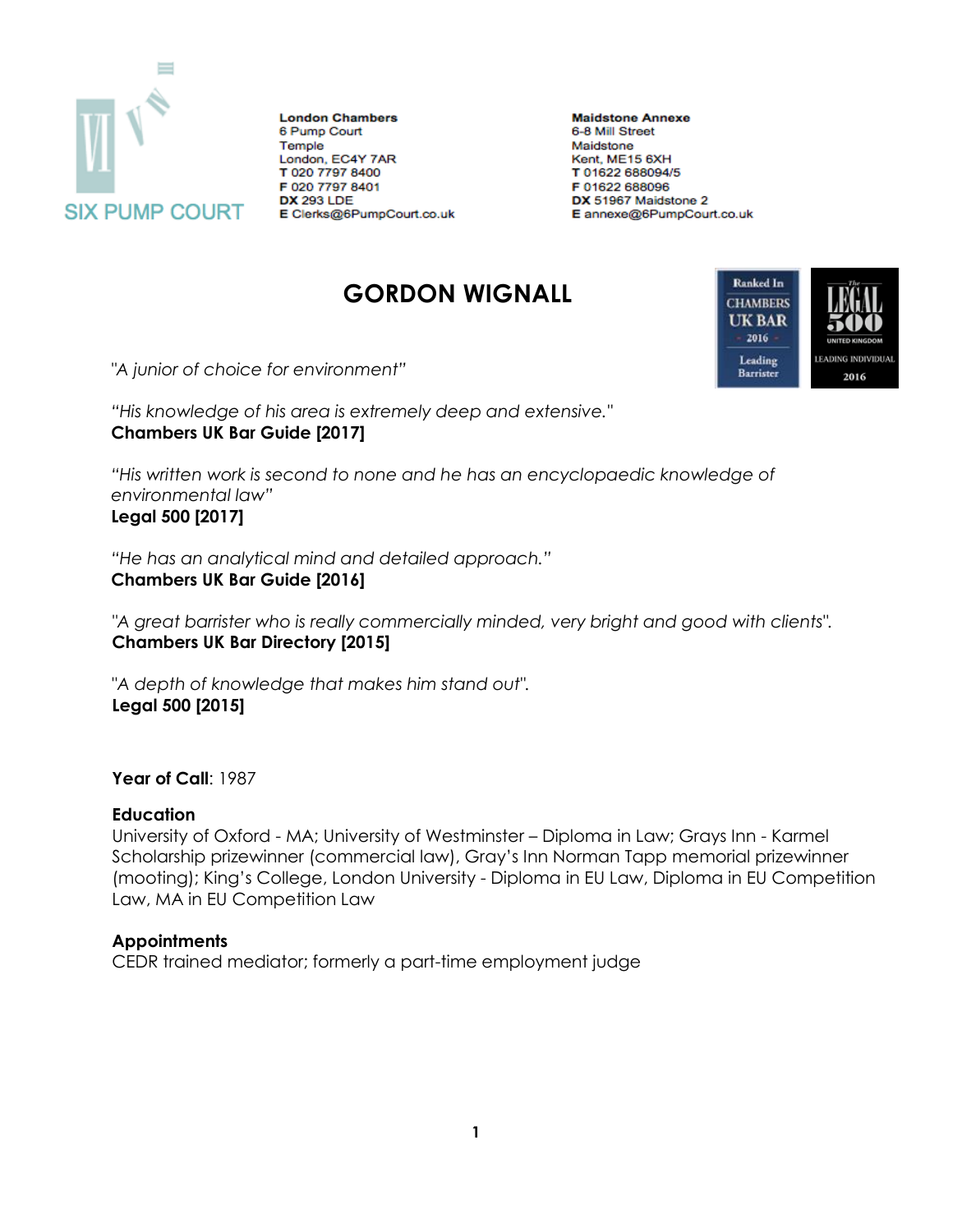# **ENVIRONMENTAL & PLANNING LAW CV**

Gordon Wignall has a specialist understanding of all aspects of environmental and planning work, with a particular interest in the waste and recycling and associated industries, environmental permitting, end of waste and agricultural and habitats law. Pollution issues, including contaminated land, flooding, noise, odour, fire and air quality, constitute a significant part of his work. He is a recognised expert in litigation relating to private, public and statutory nuisance (including s.82 proceedings).

Gordon practices in all areas relevant to his specialist experience including tribunals, civil and criminal courts and possesses the detailed knowledge of the procedural rules necessary for each. He has presented numerous claims under the group litigation principles used in the civil courts. He is very familiar with costs issues in all tribunals, with the recovery of costs and expenses incurred by local authorities under their statutory powers, and with the separate liabilities of group undertakings and their individual officers (including piercing the corporate veil).

He provides advice pre-litigation, such as for producers seeking approval for end-of-waste status and for parties to leasehold agreements (advising for instance whether a break notice or notice of termination has been validly served). He advises applicants in regulatory cases where a permit or licence is required, including those issued by the Environment Agency and Natural England. He has acquired a good working understanding over the years of English and Welsh law as it has developed under EU law, including the Waste Framework Directive, Industrial Emissions Directive, Air Quality Directive, By-Products Regulations, Water Framework Directive, Habitats Directive and the Birds Directive. He is very familiar with canons of both domestic and EU legislative interpretation and their application to detailed facts.

Gordon has acted for many of the most well-known recycling companies active in England & Wales. His environmental work includes judicial review and Planning Inspectorate appeals concerning suspension notices, enforcement notices and works notices, as well as waste exemptions. As to permitting exemptions, he has successfully presented judicial review applications in the High Court in which it has been alleged that the UK has not transposed the exemption provisions of the Waste Framework Directive correctly. He has advised processors and re-refiners of waste oils as to the scope of various provisions emanating from the Waste Framework Directive. He has acted for various waste brokers and transporters.

Gordon was counsel for the claimant in the main judicial review authority concerning enforcement notices under the Permitting Regulations, and continues to have an in-depth understanding of the circumstances in which an urgent application to the High Court is necessary in order to keep a business alive when faced with a regulatory notice. He also has experience of the practical matters necessary to contest the rarely-used provisions of the Water Resources Act used by the Environment Agency to protect water from pollution. He is also familiar with correct workings of the Core Guidance procedures invoked by the Environment Agency when rejecting an application for an environmental permit on grounds of competence.

Planning appeal work for waste and recycling clients has included issues relating to noise, applications to introduce machinery, agricultural waste, spoil and landfill sites and WEEE. His planning work includes PINS appeals against enforcement notices.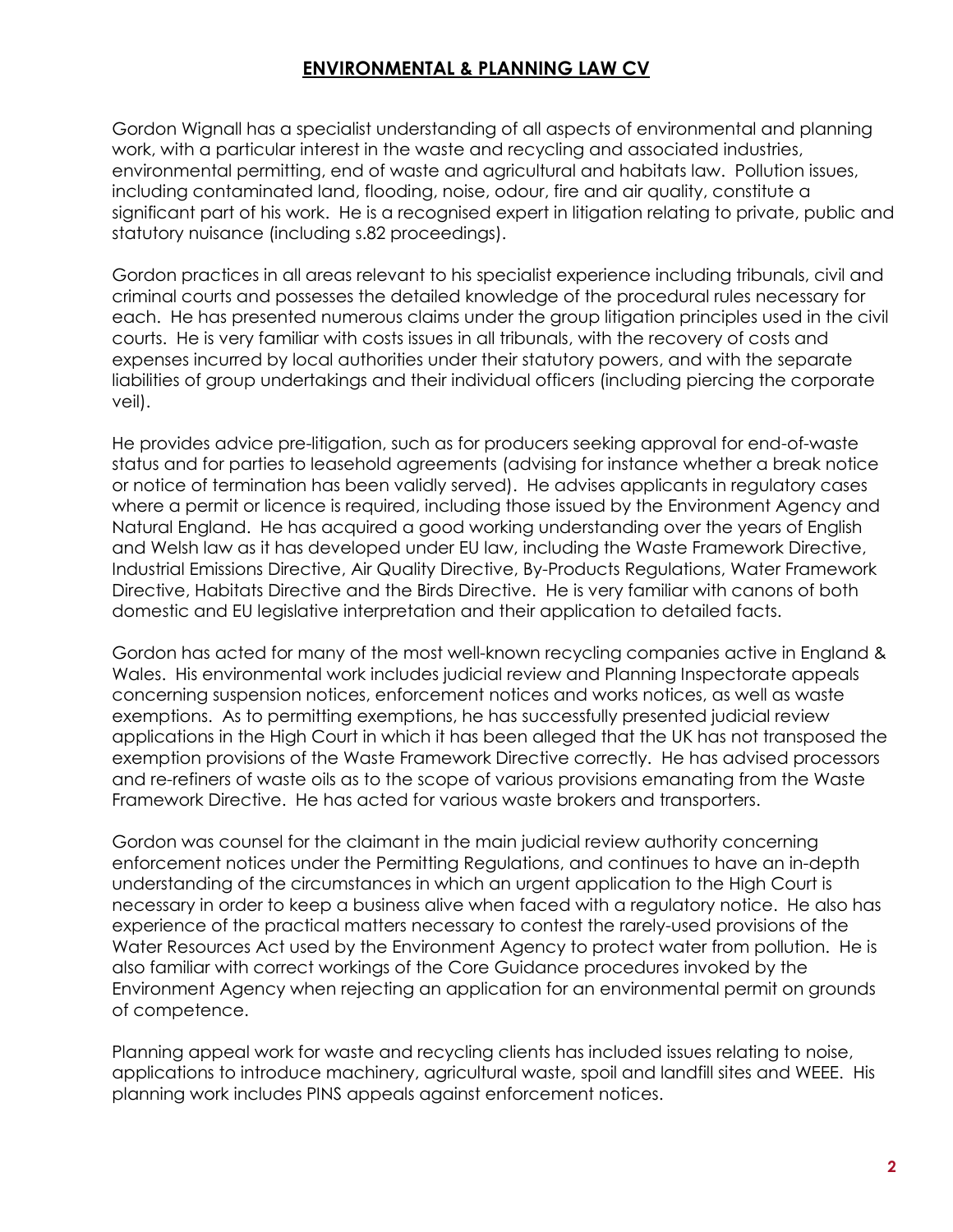Criminal cases in which he has appeared have been concerned with various offences arising out of the management and handling of waste, breaches of abatement notices contrary to the statutory nuisance regime and offences contrary to the Control of Pollution Act. He was instructed in the Crown Court in the first major prosecution by the Environment Agency concerning the transfrontier shipment of waste, and has real practical experience in transfrontier issues relating to waste electrical products, metals and paper products. He has advised or provided representation in respect of shipments to Rotterdam, Saudi Arabia, West Africa, Cuba and South America.

The types of operators who instruct him or find him on the other side of the courtroom or tribunal include scrap yards, plastics recyclers, WEEE operators, farmers and landowners, agricultural feed manufacturers, gamekeepers, poultry and bovine renderers, aluminium foundries, racing circuits, sludge waste handlers, food producers, smelting plants, iron foundries, gypsum producers and local authorities. Not surprisingly, he is especially pleased to be able to assist in claims where complex expert evidence needs to be considered and challenged.

His waste and recycling work overlaps with a civil practice for and against those allegedly polluting neighbouring land, whether by noise, odours, dust or other matters, or alternatively by causing physical damage by spillage of oil, kerosene, diesel, or by the physical interference with land. He undertakes flooding and subsidence claims and was instructed in respect of several high-profile group litigation proceedings which followed the floods in 2007.

Whilst residential planning appeals form part of his practice these too tend to include issues relating to the Aarhus convention and EU-related matters such as Environmental Impact Assessments. He was instructed in a recent High Court challenge involving the effect of the Localism Act and the Aarhus Convention on the proper application of the prematurity principle.

Gordon is accustomed to working under pressure and as part of a team. As well as acting for private operators on the receiving end of applications for injunctive relief, he has obtained injunctions on behalf of local authorities where other remedies have proved inadequate. He is familiar with issues of privacy and confidentiality and has been instructed in proceedings before the Investigatory Powers Tribunal.

Gordon's initial training was in commercial (and maritime) law, followed by a period of predominantly criminal practice. This has given him a strong grounding in both written and oral advocacy and the balanced application of both in his practice. He is familiar with conflicts of laws and jurisdictional issues. He has been a joint author of the commended website "Waste Management Permit Lawyers" which contains information as to permitting and pollution control.

Smaller nuisance cases (before civil and criminal tribunals, and for both complainants and defendants) have involved noises from car works, racing tracks, schools, dogs, construction works, parties, festivals and pubs, as well as odours, smoke and dust from food plants, biomass units, composting plants, potato washing units, sewage treatment plants, foundries, renderers and other works.

In appropriate circumstances direct access instructions are accepted, including at the preissue stage of litigation. Referrals can be provided to suitably qualified solicitors.